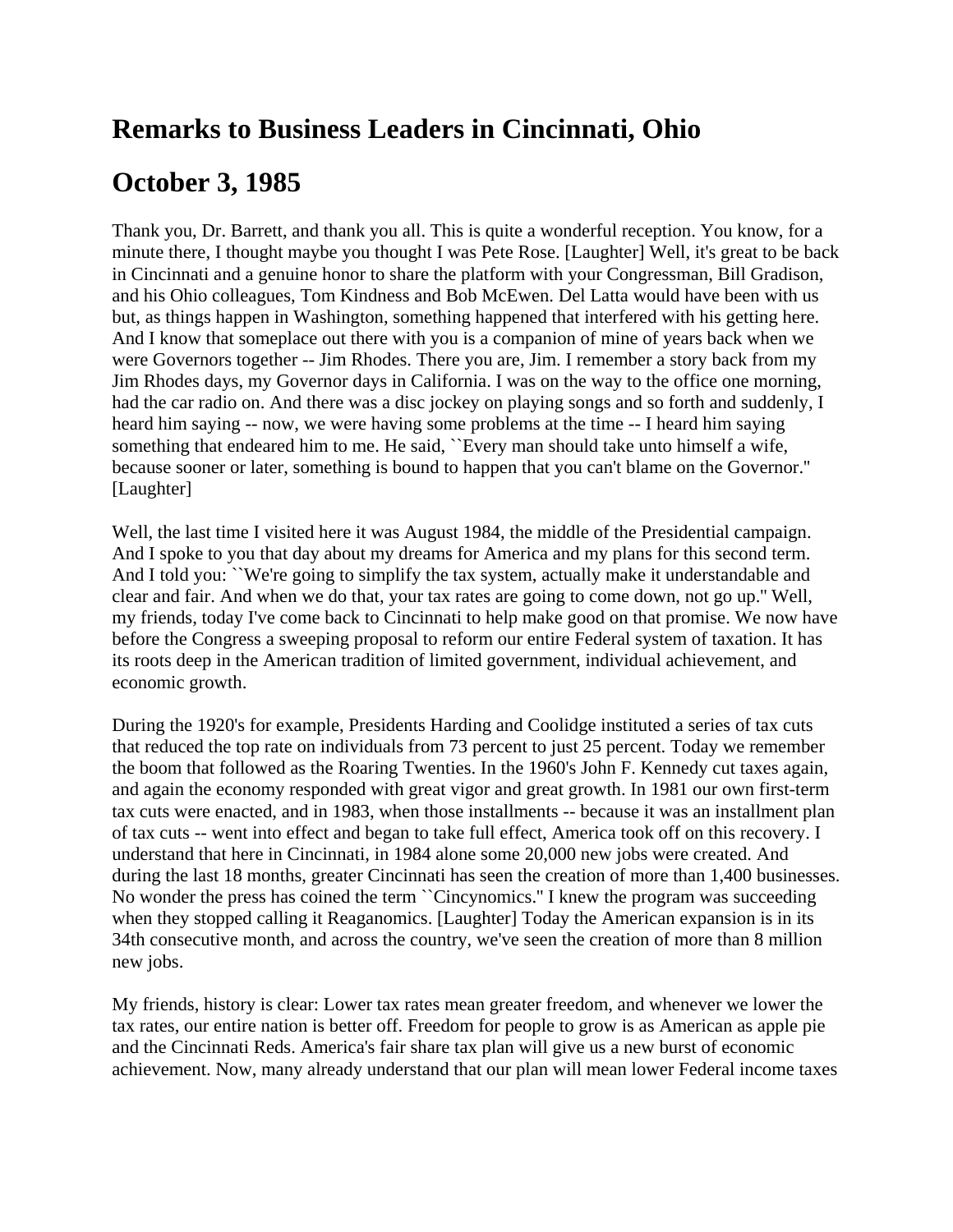for most individuals, but there's been some confusion about just what it would mean for business. Well, permit me to set the record straight. For business, America's tax plan will mean growth.

Those of you here with the Cincinnati Institute for Small Enterprise Division of the Greater Cincinnati Chamber should be aware that for small businesses our plan will represent a substantial tax break. Unincorporated small businesses, taxed according to the personal incomes of their owners, will benefit as we reduce and simplify personal income tax rates. The top personal rate alone will come down from 50 percent to just 35 percent. Incorporated small businesses will receive graduated rates of 15, 18, 25, and 33 percent, a measure especially helpful to businesses just getting started. As you know, small businesses create most of our new jobs. From late 1982 to late 1984, industries dominated by small businesses created new jobs at the remarkable rate of more than 11 percent. Under our progrowth plan, I'm convinced that small businesses will form, grow, and create new jobs even more quickly.

Those of you here with the Cincinnati Business Committee represent larger concerns, such giants as Procter & Gamble and Kroger Company and Federated Department Stores. Well, it's no mistake that this wonderful town is called the ``Blue Chip City.'' For corporations like your own, America's fair share tax plan will mean a lower top corporate rate, down from 46 to just 33 percent. In addition, the system will dramatically be simplified as countless provisions for special treatment are reduced or eliminated. Take a moment to compare this simplified, low-tax rate future to the present arrangement. The corporate tax structure today represents a jungle of deductions, credits, and allowances. The only ones who can hack their way through it with ease are those with friendly guides on Capitol Hill. The whole weed-ridden, overgrown arrangement encourages competition of the worst kind -- not to produce better products at lower prices, but to hire bigger and bigger teams of lobbyists and lawyers evermore skilled in taking advantage of the tax code. My friends, great American corporations should not be strapped by a system that is tied to the stake of tax shelters. It should be set free to make better products than any other industry, in any country of the world. And that's what America's tax plan, we think, is going to do.

For capital formation, our plan envisions a cut in the top rate on capital gains to just  $17\frac{1}{2}$ percent. Now, here again, history is our guide. Back in 1977 the number of dollars committed to venture capital, the funding so important to business start-ups, was just \$39 million. And then, in 1978 taxes on capital gains were cut, and in 1981 we cut them again. And last year, venture capital commitments were over \$4 billion. Even early opponents of tax cuts on capital gains can now see how the new availability of venture capital has spurred our economic growth. Indeed, former Massachusetts Representative and then Senator, Paul Tsongas, said of the 1978 tax cut: ``That bill, which I did not support, did more for the economy of my State than anything I ever did as a Congressman.'' When we cut the tax on capital gains again this year, we can expect capital formation and new business starts to hit new highs.

As businesspeople, you'll understand that by far the most significant aspect of our plan is that it will be good for your employees and customers, the American people. As I've said, rates for most individuals will come down. To benefit the family, we'll increase to \$4,000 the standard deduction for married couples filing jointly and nearly double the personal exemption from just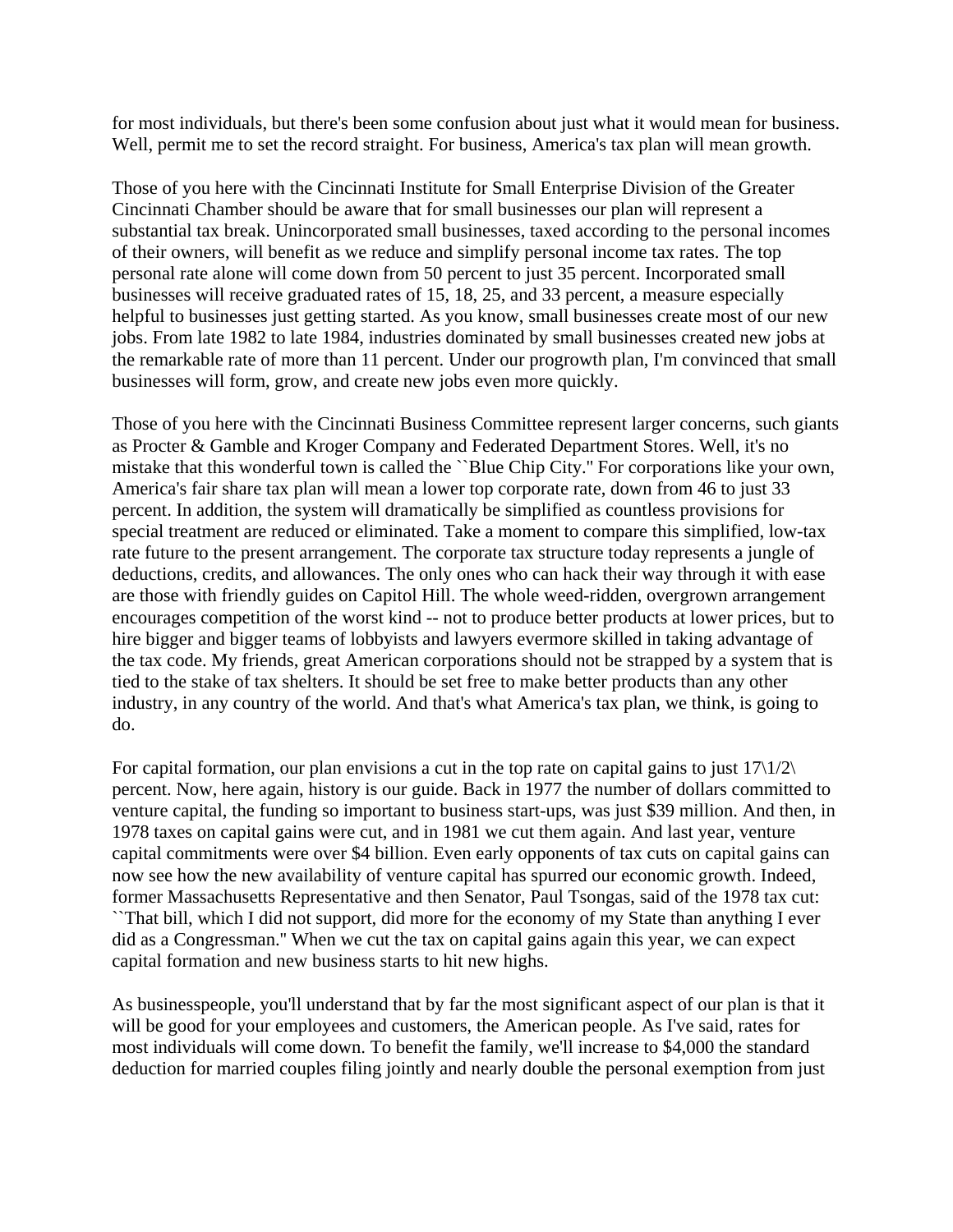over \$1,000 all the way to \$2,000. The American people will have new incentives -- more money in their pockets, more with which to purchase your goods, to save, and to invest.

Just last month, the Council of Economic Advisers completed a study of what our long-term impact would be. Using conservative estimates -- that's the only kind I approve of -- [laughter] - the Council found that America's fair share tax plan would increase our gross national product by about  $2\frac{1}{2}$  to 3.2 percent over the next 10 years. Now, that's the same as providing 11 years worth of growth in just 10 years, in a decade. That translates into the equivalent of almost 4 million additional new jobs over the next 10 years and from \$600 to \$900 a year in additional income for every American household. Needless to say, these growth estimates are based on our own proposal. And I've said it before and I'll say it again: I intend to fight for our plan -- a top corporate rate of 33 percent; a top capital gains rate of 17\1/2\ percent; 15, 25, and 35 percent rates for individuals, in exchange for the 14 tax brackets we have today; a standard deduction of \$4,000; and a nearly doubled personal exemption of \$2,000.

Now, of course, there are those who say that getting tax reform through Congress this year will be impossible. Well, if everybody on Capitol Hill worked as hard for tax reform as your own outstanding Congressman, Bill Gradison, we wouldn't have to worry. But for those who are predicting the defeat of America's fair share tax plan, I have a few other choice predictions I'd like them to consider. In 1899 Charles H. Duell, Commissioner of the U.S. Patent Office, said this: ``Everything that can be invented has been invented.'' And he suggested we should do away with the Office. [Laughter] And with the advent of sound tracks for motion pictures in the twenties, Harry Warner, one of my old bosses at Warner Brothers, said this: ``Who the hell wants to hear actors talk.'' [Laughter] Do you know that Fulton tried to sell the steamboat for warships to Napoleon. And do you know what Napoleon said about it? ``You're telling me that you can make a ship go against the tide and the wind and the current by building a bonfire under the deck? I won't listen to such foolishness.'' [Laughter]

Well, here's one for a great baseball town like Cincinnati. In 1921 Tris Speaker of the Cleveland Indians said this: ``Babe Ruth made a big mistake when he gave up pitching.'' [Laughter] My friends, today, naysayers will soon take their place beside Tris Speaker in the Great Mistakes Hall of Fame. Just as sure as Ruth could hit home runs and Rose can break records, during this session of the Congress, America's tax plan will become law; but it's going to take all of us and all of you letting the folks in Washington know that you want this change made.

I'm going to inject something here because lately I've seen some remarks or some -- no, philosophy attributed to me that somehow I am concerned only with this and that I'm not paying any attention to the national deficit, the deficit spending that the Government is doing. Thirty years ago, out on the mashed-potato circuit, I was saying we had to interrupt this 50-year span that we've had of deficit spending and which over the years we were told was necessary to prosperity. And I kept saying it would blow up and get out of control. And it has, but I'd like to just tell you something about that.

That's a top priority with us, and in our wing over there, at the West Wing of the White House, we have been talking about not just each year trying to get further cuts in the budget with the hope that someday we can get down to a balanced budget; we have been discussing a plan -- over